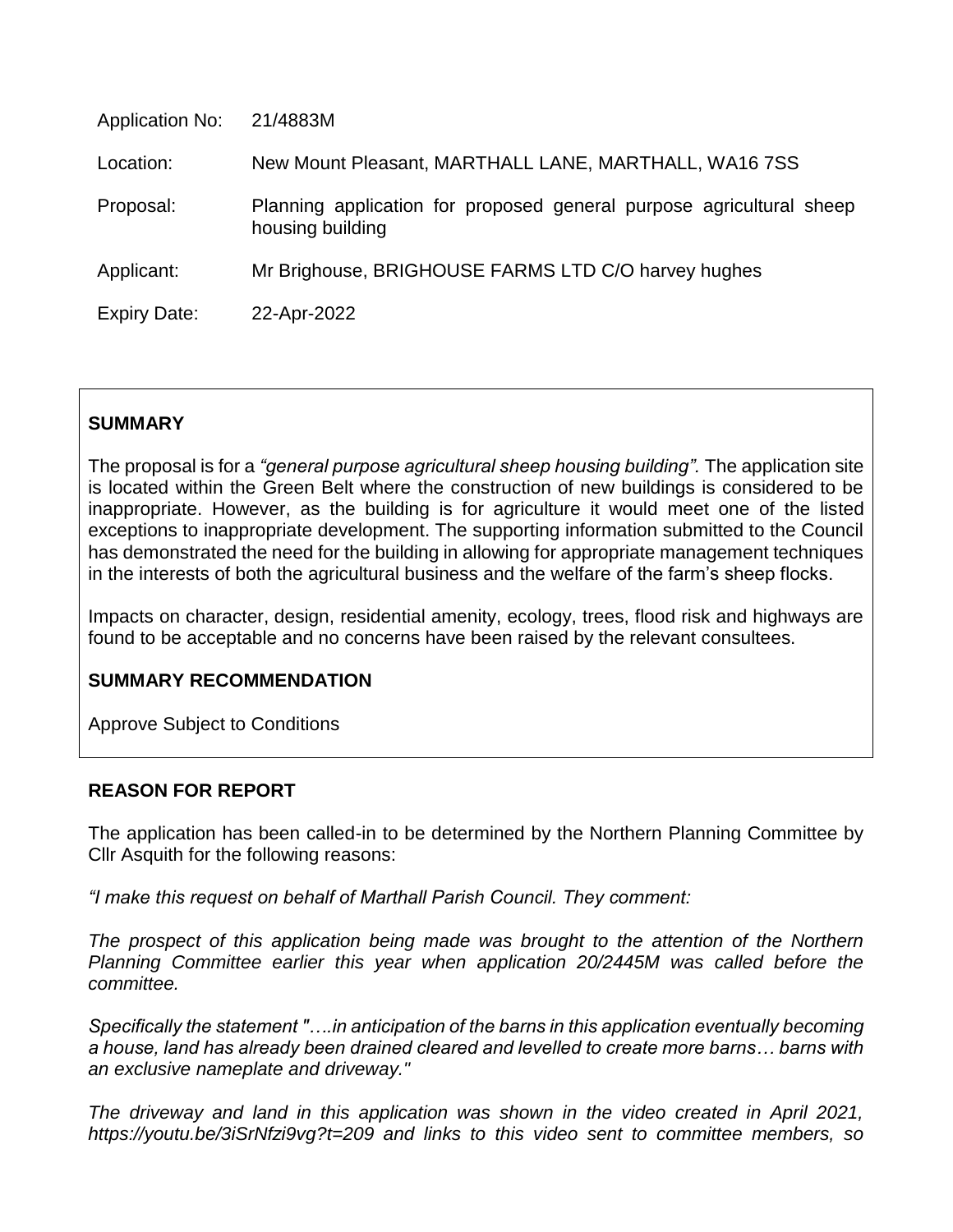*confident were the Parish Council that this application (for yet another barn) would be made, and that ultimately it would become yet another house.*

*Our objection to that earlier application revolved around the fact this site has suffered a reduction in available farmland to approximately 40 acres. Over 74 acres has been lost to buildings footpaths roadways and gardens and increasing residential floorspace from around 412 m² to approximately 9110 m² (an overall increase of over 2200%) and the demolition of around 20 barns and outbuildings on a constant building site for over 10 years to create what has become a collection of very, very large houses.*

*The Parish Council object to the application on the following grounds:*

*CUMULATIVE IMPACT- there has been building on this site for over 10 years, over 64% of the farming land on this site has already been lost to residential development.* 

*NO FARMING ACTIVITY - unless the applicant is living in the barns, there is no farmhouse left on the site and no accommodation for the business of farming. It wouldn't be safe or practical to have sheep in a barn so far from any habitation.*

*LACK OF LAND - We are concerned that the recent enormous barns erected (which had nearly 1,800m2 of floorspace and acres of hardstanding and car parking) were disproportionate to the limited land left on the site. To add yet another barn in another location is unquestionably disproportionate.*

*HOUSING - We question why all these barns being built or proposed need driveways, electric gates, name plates and fancy walls. Since the application for barns in 20/2445M alerted Planning Committee members to the potential of those barns becoming yet more houses, at the very least this barn should have the same restrictions (the Planning Committee placed on the 20/2445M) placed upon it. Namely that in the event they are no longer needed for the purposes of farming, the barn is demolished and the site returned to arable land, with no permission for building yet another residential property, and should the applicant seek to overturn this conditions then the request to overturn them be brought back before Planning Committee."*

# **DESCRIPTION OF SITE AND CONTEXT**

The application relates to a parcel of agricultural land accessed from a private track which is taken from Marthall Lane to the south. Surrounding land use is predominantly open agricultural fields with a cluster of residential properties to the south-west. The application site lies within the designated Green Belt. Ground levels across the site vary with higher banked areas to the south and west, with the remainder of the site (where the building would be located) at a lower level. The site is bound by hedgerows with some further tree cover on the northern boundary.

# **DESCRIPTION OF PROPOSAL**

The application proposes a "*general purpose agricultural sheep housing building".* The building would be positioned along the site's eastern boundary perpendicular to the existing hedgerow and would measure 30m x 18m with a maximum height of 6.3m. External materials would consist of corrugated fibre cement sheets for the roof and box profile sheeting for walls, finished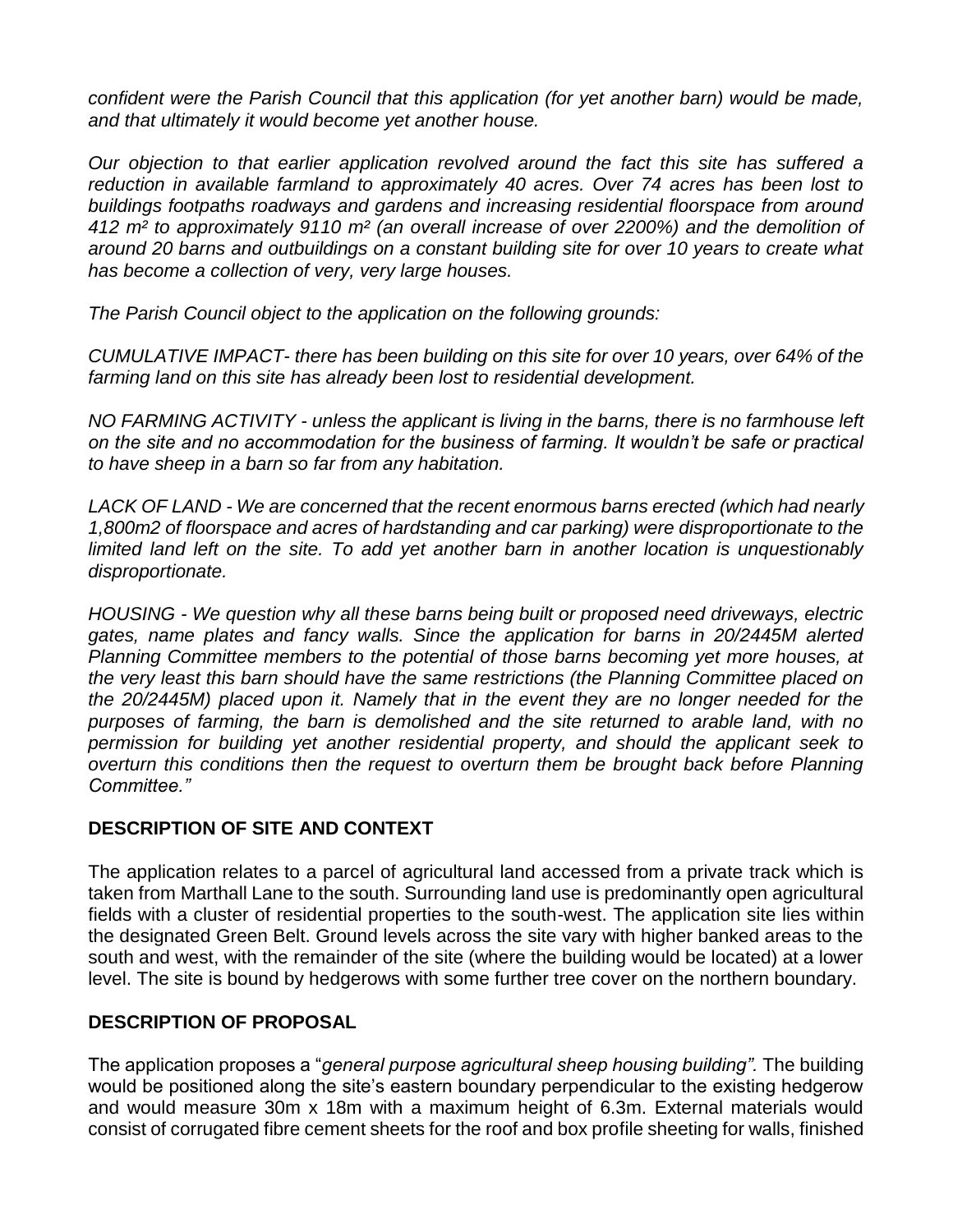in juniper green colour. The application also proposes an area of rolled stone hardstanding adjacent to the building.

# **RELEVANT POLICIES:**

### **Cheshire East Local Plan Strategy (CELPS)**

- MP 1 Presumption in Favour of Sustainable Development
- SD 1 Sustainable Development in Cheshire East
- SD 2 Sustainable Development Principles
- PG 2 Settlement Hierarchy
- PG 3 Green Belt
- SE<sub>1</sub> Design
- SE 3 Biodiversity and Geodiversity
- SE 4 The Landscape
- SE 5 Trees, Hedgerows and Woodland
- EG 2 Rural Economy

### **Saved Macclesfield Borough Local Plan Policies (MBLP)**

- DC3 Design Amenity
- DC6 Design Circulation and Access
- DC9 Tree Protection
- GC1 Green Belt New Buildings

### **Other Material Planning Considerations**

National Planning Policy Framework (2021)

#### **Ollerton with Marthall Neighbourhood Plan**

*Note:* Whilst a draft version of the Ollerton with Marthall Neighbourhood Plan has been published on the Parish Council's website, it has not yet formally progressed through the Regulation 14 consultation stage. Accordingly, no weight can be given to the draft plan at this time.

## **RELEVANT PLANNING HISTORY**

There is no planning history that directly relates to the same parcel of land as this current application. However, the below applications are of some relevance as they relate to other parcels of land within the same ownership / agricultural unit.

20/2445M – approved – July 2021 *Retrospective application for agricultural livestock and produce stores*

17/3005M – withdrawn – July 2017 *Agricultural determination for an agricultural storage unit*

## **CONSULTATION**

Environmental Protection (CEC):

- No objection
- Recommended informatives for the applicant / developer's attention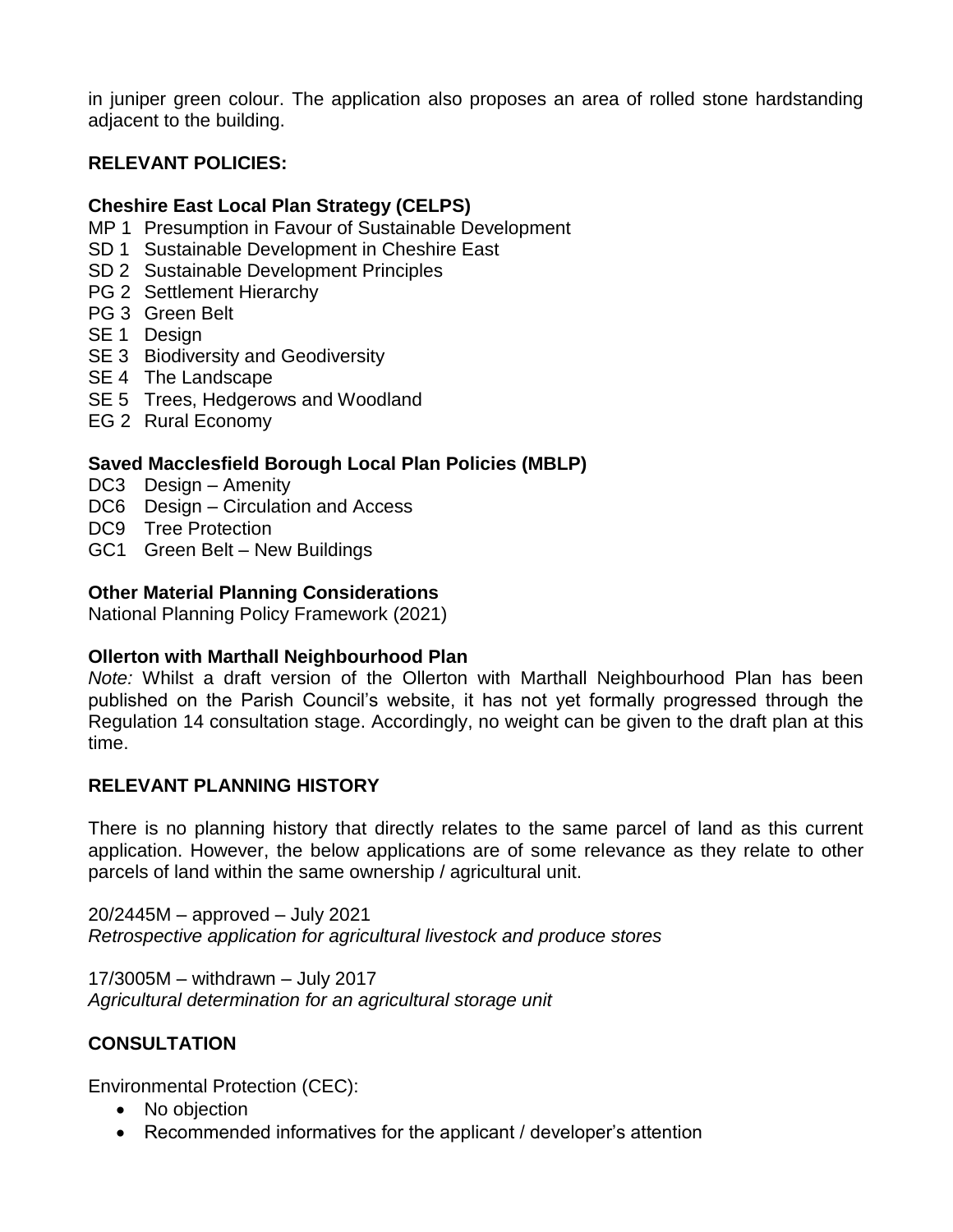Highways (CEC):

- No objection
- There are no highway implications associated with this proposal, which is located some distance from the adopted highway network; furthermore, use of the existing farm access to Marthall Lane to serve the site is acceptable.

Lead Local Flood Authority (CEC):

- No objections in principle
- Information and recommendations provided for the applicant / developer's attention

Natural England:

- No objection
- Based on the plans submitted, Natural England considers that the proposed development will not have significant adverse impacts on Midlands Meres and Mosses Phase 1 Ramsar, Tatton Meres Site of Special Scientific Interest (SSSI) and The Mere SSSI and has no objection
- Therefore do not request a HRA be produced

Public Rights of Way (CEC):

- Application site is adjacent to a public bridleway (Marthall No. 5)
- Unlikely that the proposal would affect the PRoW
- Recommended informative for the applicant / developer's attention

# **REPRESENTATIONS**

Ollerton with Marthall Parish Council:

*"The application is located within the Green Belt where development is subject to stricter control and the policy focus is on preserving the openness of space, setting and rural character. Ollerton and Marthall is washed over by the Green Belt and careful consideration should be afforded to maintain the openness of space and avoid harm caused by inappropriate development. The application is within our ward boundary and we have a good historical knowledge of this site.*

*The prospect of this application being made was brought to the attention of the Northern Planning Committee earlier this year when application 20/2445M was called before the committee.*

*Specifically, the statement "….in anticipation of the barns in this application (20/2445M) eventually becoming a house, land has already been drained cleared and levelled to create more barns… barns with an exclusive nameplate and driveway."*

*The driveway and land in this application was shown in the video created in April 2021, https://youtu.be/3iSrNfzi9vg?t=209 and links to this video sent to committee members, so confident were the Parish Council that this application (for yet another barn) would be made, and that ultimately it would become yet another house. Indeed, the video shows the elaborate driveway to this site, along with blank stone nameplate within its walls, ready for a future name.*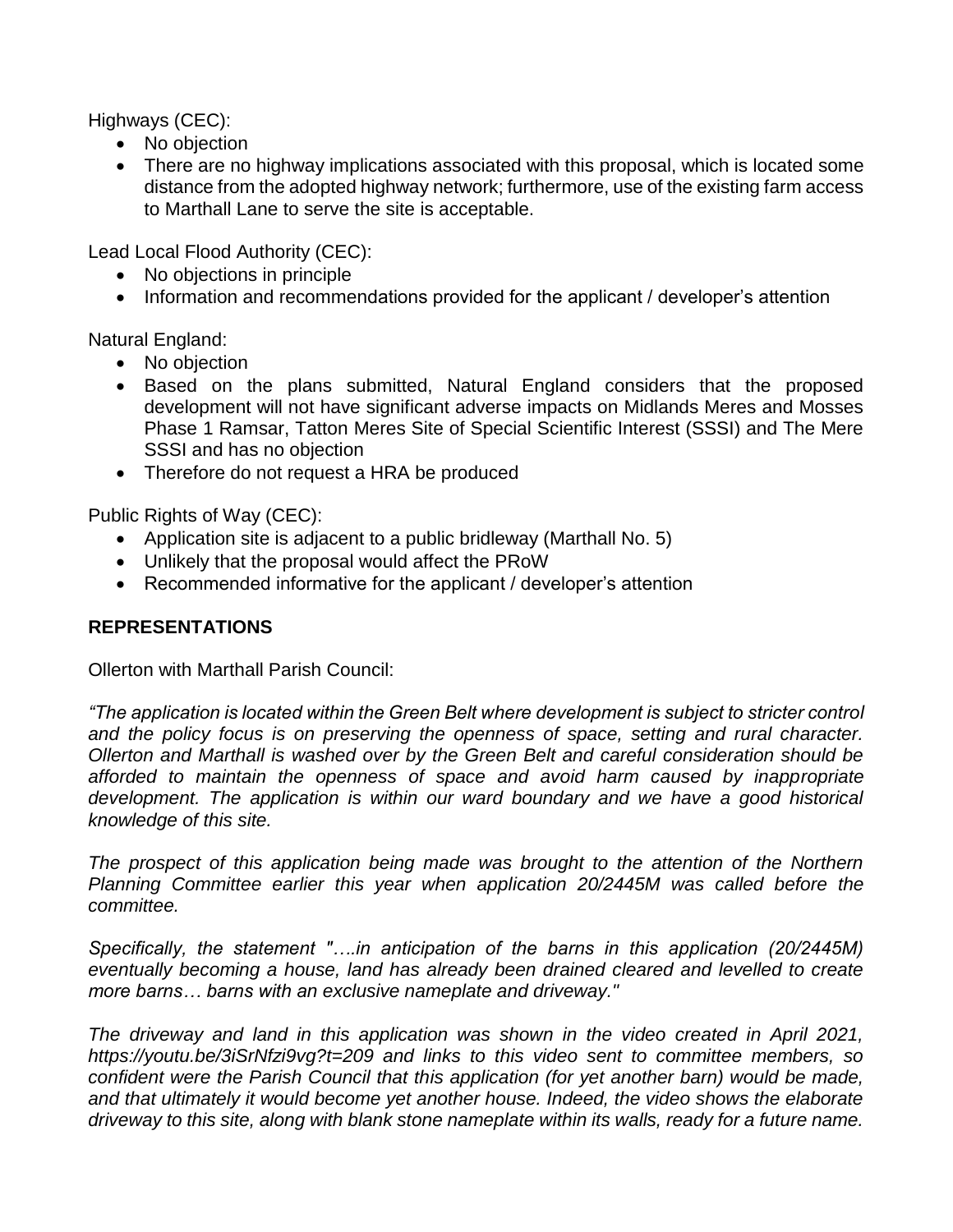*Our objection to that earlier application (20/2445M) revolved around the fact this site has suffered a reduction in available farmland to approximately just 40 acres. Over 74 acres has been lost to buildings footpaths roadways and gardens and increasing residential floorspace from around just 412 m² to approximately 9110 m² (an overall increase of over 2200%) and the demolition of around 20 barns and outbuildings on a constant building site for over 10 years to create what has become a collection of very, very large houses.*

*The Parish Council object to the application on the following grounds*

*MANIPULATION OF THE PLANNING SYSTEM - The applicant's primary business is property development, which is self-evident from both the 10s of houses the applicant is currently constructing both within this site and the parish as a whole, not counting the development this site has suffered over recent years. It has been a constant process of "Knock down barns for houses, build new barns for some 'business' which never trades or submits accounts, convert 'business barns' into houses and repeat" for many, many years. The applicant also intentionally built the barn in application 20/2445M without planning permission, to later seek retrospective permission, given they had just recently converted a barn and wanted to allow time between the applications. They felt comfortable doing this on this occasion due to the barn not being visible from the road.*

*CUMULATIVE IMPACT - there has been building on this site for over 10 years, over 64% of the farming land on this site has already been lost to residential development.*

*NO FARMING ACTIVITY - unless the applicant is living in the barns in application (20/2445M), there is no farmhouse left on the site and no accommodation for the business of farming. It wouldn't be safe or practical to have sheep in a barn so far from any habitation and so far from the main barns in which the applicant isn't living.*

*LACK OF LAND - We are concerned that the recent enormous barns erected (which had nearly 1,800m2 of floorspace and acres of hardstanding and car parking) were disproportionate to the limited land left on the site. To add yet another barn in another location is unquestionably disproportionate. The applicant has stated that he has 750 head of sheep. whilst the size of the barns may reflect that, that number of sheep have not been seen nor is there enough land to justify the existing barns, never mind the barns in this application. The applicant has recently started renting land adjacent to this site, but renting land isn't justification for barns of this size and can't be included in any calculations.*

*HOUSING - We question why all these barns being built or proposed need driveways, electric gates, name plates and fancy walls. Since the application for barns in 20/2445M alerted Planning Committee members to the potential of those barns becoming yet more houses, at the very least this barn should have the same restrictions (the Planning Committee placed on the 20/2445M) placed upon it. Namely that in the event they are no longer needed for the purposes of farming, the proposed barn is demolished, and the site returned to arable land, with no permission for building yet another residential property, and should the applicant seek to overturn this conditions then the request to overturn them be brought back before Planning Committee.*

*We the Parish Council cannot support this application, and we request that the application is refused"*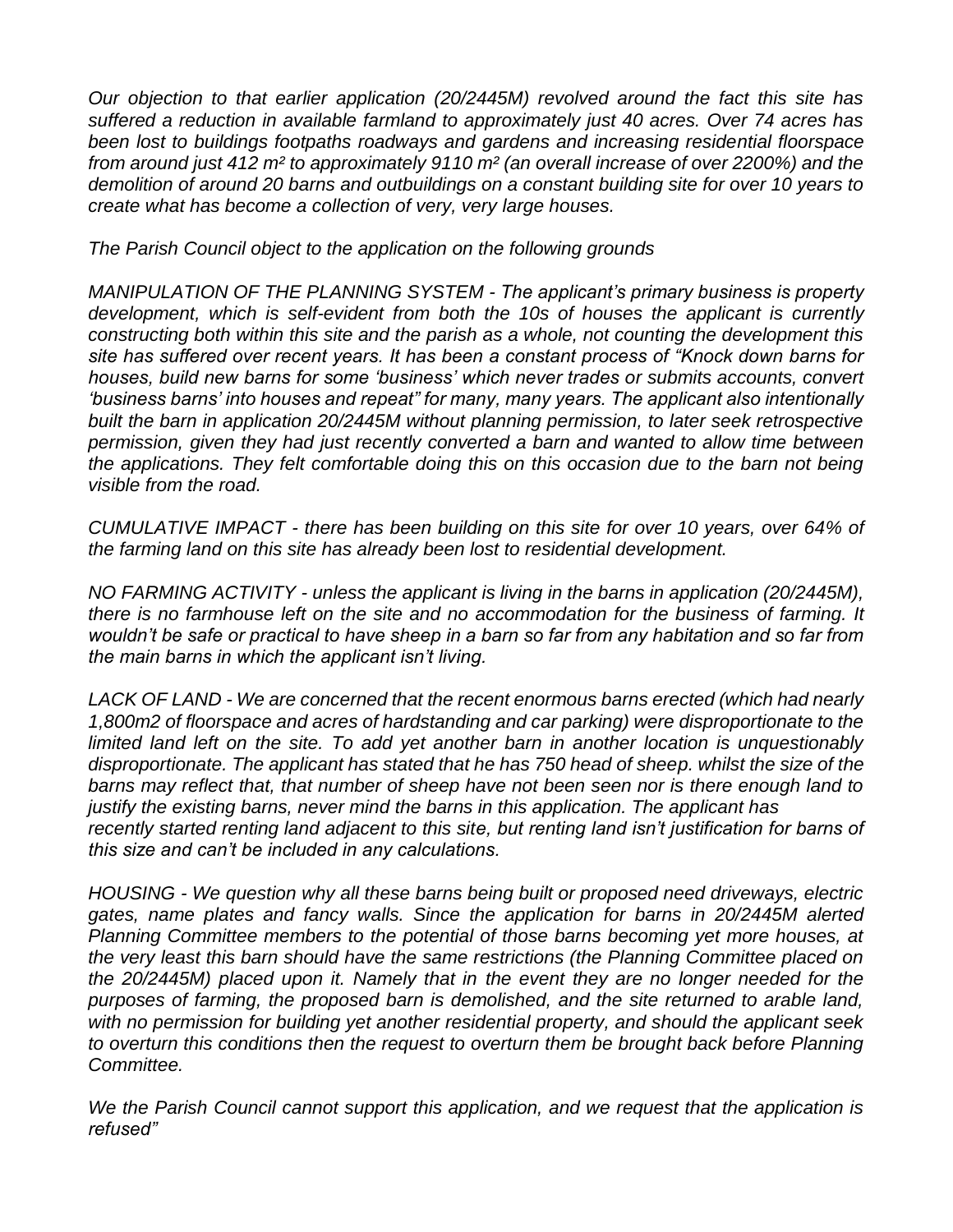Comments were received from 5 members of public supporting the proposed development for the following reasons (summarised):

- Minimal impact in terms of scale and design
- Additional planting increases local biodiversity
- Keeping sheep flocks separate has significant long term health benefits
- Enables biosecurity measures for the flock and store lambs
- Enables the farm business to run in a practical and sustainable way
- Good quality housing and safe living conditions for the animals
- Local farmers should be supported
- Lack of suitable buildings at present

## **OFFICER APPRAISAL**

## **Green Belt**

The application property is located within the Green Belt. Paragraph 149 of the NPPF states that the construction of new buildings and development in the Green Belt shall be regarded as inappropriate. Paragraphs 149 and 150 of the Framework list a number of exceptions to this, which are also reflected at a local level in CELPS policy PG 3. Those exceptions under paragraph 149 are:

- *a) buildings for agriculture and forestry;*
- *b) the provision of appropriate facilities (in connection with the existing use of land or a change of use) for outdoor sport, outdoor recreation, cemeteries and burial grounds and allotments; as long as the facilities preserve the openness of the Green Belt and do not conflict with the purposes of including land within it;*
- *c) the extension or alteration of a building provided that it does not result in disproportionate additions over and above the size of the original building;*
- *d) the replacement of a building, provided the new building is in the same use and not materially larger than the one it replaces;*
- *e) limited infilling in villages;*
- *f) limited affordable housing for local community needs under policies set out in the development plan (including policies for rural exception sites); and*
- *g) limited infilling or the partial or complete redevelopment of previously developed land, whether redundant or in continuing use (excluding temporary buildings), which would:*
	- not have a greater impact on the openness of the Green Belt than the existing *development; or*
	- not cause substantial harm to the openness of the Green Belt, where the *development would re-use previously developed land and contribute to meeting*  an identified affordable housing need within the area of the local planning *authority.*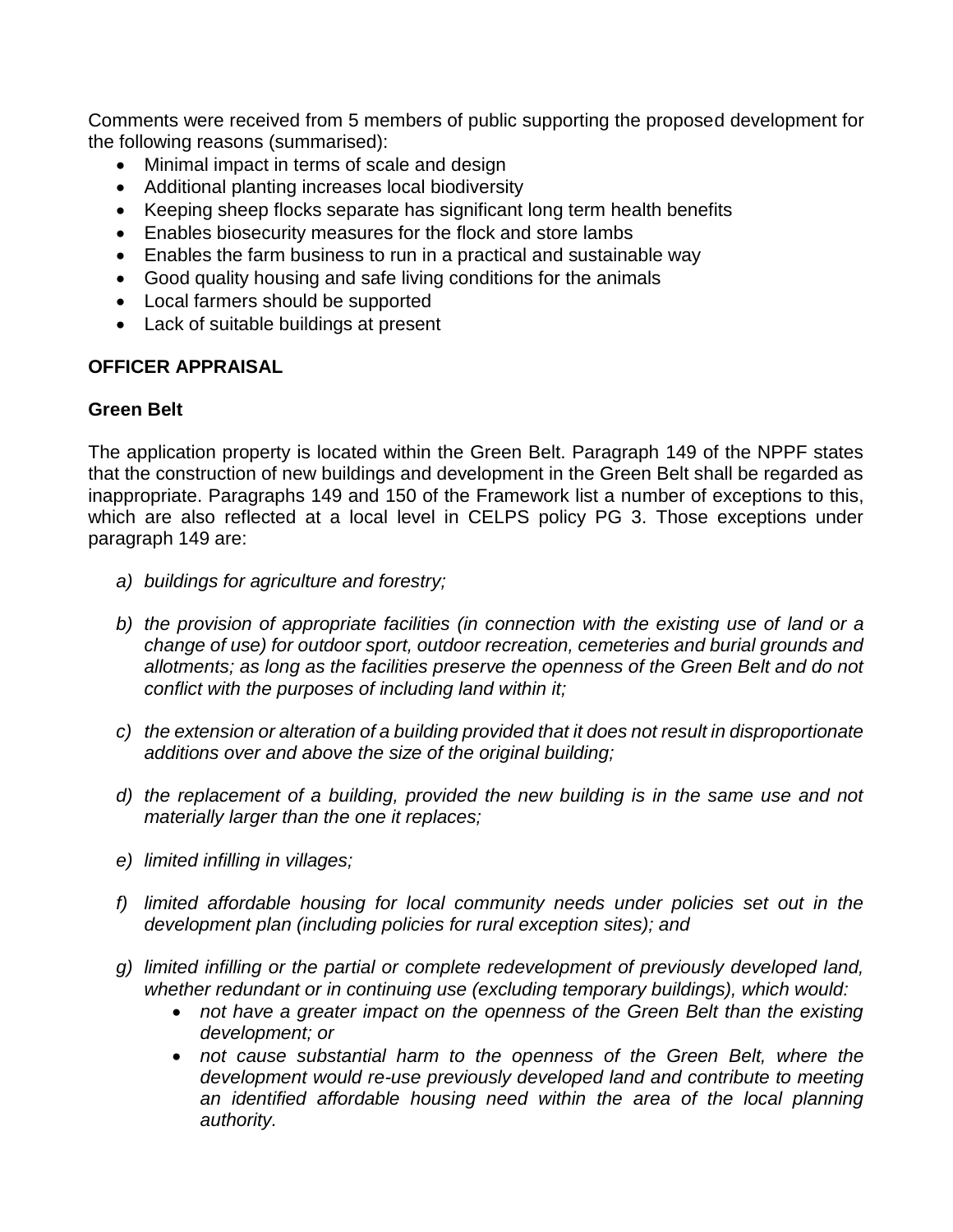In this case, the application proposes a new building which is designed for the housing of store sheep in association with the applicant's farming business. Therefore, the proposed works would be appropriate in principle under exception *a).* 

The application is supported by a *Justification Report / Design & Access Statement* which demonstrates the need for the proposed building. The business, Brighouse Farms Ltd farms approximately 28ha of agricultural land in Marthall which is cropped to grassland and used for hay / haylage production. The business also maintains two flocks of sheep, one flock of Poll Dorset and one flock of store sheep.

The applicant's business currently has two agricultural buildings at a separate site in Marthall that are used to house the pedigree Poll Dorset flock, however at present there are no suitable facilities in place to allow the store sheep flock to be housed away from that flock. The supporting information sets out the importance of housing the two flocks away from each other as an appropriate management technique to limit the transmission of potential disease, such as Maedi Visna (MV) and parasites.

A letter has been provided by the applicant's vet which confirms the rearing of the store lambs is an essential part of the business. The vet letter explains that MV can be widespread amongst British flocks and if present it causes significant economic loss through wasting disease, progressive pneumonia and the subsequent increased culling of breeding stock. The farm's pedigree flock of Poll Dorset is enrolled on the *Scottish Agricultural Collage (SRUC) Maedi Visna Caprine Arthritis Encephalitis Accreditation* scheme to prove that the flock is free from disease through strict biosecurity measures (such as the flock separation proposed) and testing.

The vet letter confirms that the proposed separation of the application building relative to existing sheep store buildings is vital to prevent the aerosol spread of the virus. The letter also confirms that the proposed shed is of an appropriate size to finish up to 400 stock lambs per year as well as providing housing for store lambs over winter and any animals requiring veterinary treatment. The building has also been designed to house a sheep race for routine and veterinary procedures for the store flock as this cannot be shared with the accredited pedigree flock.

The supporting information sets out the building size requirement to meet the farming business's needs:

| <b>Description</b>              | <b>Area Requirement</b> |
|---------------------------------|-------------------------|
| <b>General Housing</b>          | 300 <sup>m²</sup>       |
| <b>Isolation Area</b>           | 157 <sup>m²</sup>       |
| <b>Handling Area</b>            | 90 <sup>m²</sup>        |
| <b>Emergency/Sick Pen</b>       | 10 <sup>m²</sup>        |
| <b>TOTAL AREA REQUIREMENT =</b> | 557 <sup>2</sup>        |

The building will provide good living conditions for the sheep during winter months to enable growth rates to be maintained and therefore allow the store lambs to be sold earlier in the season to take advantage of higher prices due to low supply. This would be beneficial to the farming business.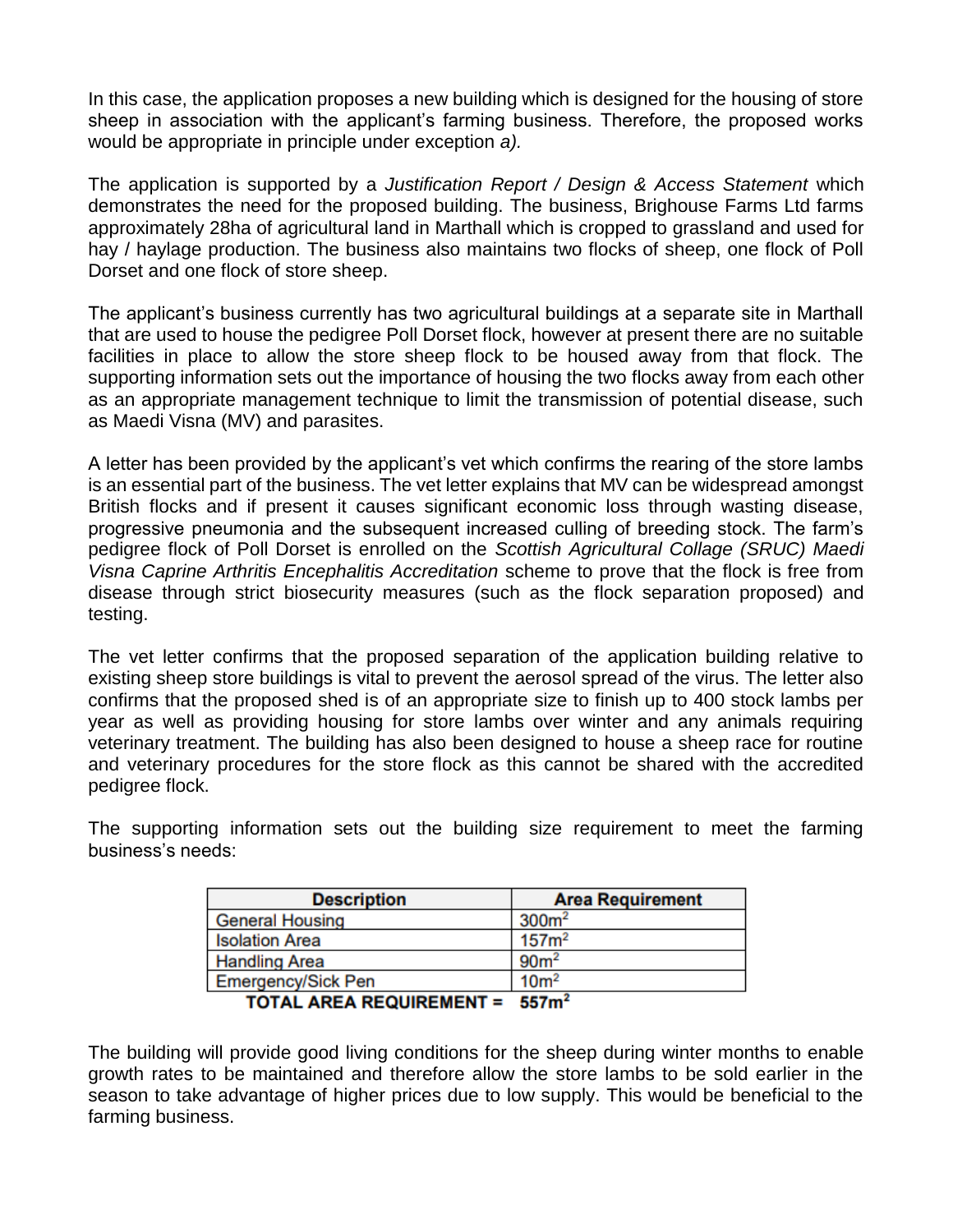In the interests of animal welfare, the proposed building would allow the sheep to be housed in accordance with the DEFRA code of recommendations for sheep welfare, and the higher standards set out in the RSPCA Welfare Standards for Sheep.

The building would also contain an isolation area, handling area and emergency / sick pen, the size and need of which have all been sufficiently justified in the supporting information.

The application also proposes an area of rolled stone hardstanding adjacent to the building. A supplementary letter was provided by the applicant during the course of the application which provided further reasoning for the associated area of hardstanding. The letter explains that the location and size of the hardstanding has been designed to provide safe, convenient and efficient storage of wrapped haylage and to provide the necessary space to manoeuvre large machinery and vehicles used for unloading straw and bedding and the animals themselves. The haylage bales are stacked at a maximum height of three bales to prevent damage which in turn can cause mould growth, so the area of hardstanding has been designed to accommodate such storage arrangements to support the farm's policy of maintaining a haylage stock of 1.5 to mitigate against the potential for a poor season, stock damage or need to permanently house animals.

Comments provided by the Parish Council regarding the proposed and future use of the building are noted. The LPA should consider the merits of the proposed development against the polices of the adopted development plan. How the building may or may not be used in the future is not a consideration for the Council to make in the determination of this application. In this case, the applicant has demonstrated that there is a clear functional need for the proposed building as discussed above. Any subsequent alterations to the building or changes of use would be subject to the relevant planning legislation and / or policy at the time of application.

Accordingly, the proposed sheep housing building and associated hardstanding have been demonstrated to be for the purposes of agriculture and are therefore considered to be an appropriate form of development in the Green Belt in accordance with policy PG 3 of the CELPS and the provisions of the NPPF.

## **Character and Appearance**

CELPS policy SE 1 states that development proposals should make a positive contribution to their surroundings. It seeks to ensure design solutions achieve a sense of place by protecting and enhancing quality, distinctiveness and character of settlements.

Amongst other criteria, CELPS policy SD 2 also expects all development to contribute positively to an area's character and identity in terms of height, scale, materials, design features, massing and relationship with the wider environment.

The overall scale of the building is considered to be wholly appropriate and is of a size typically expected with the rural Cheshire landscape. Similarly, the juniper green coloured box profile and fibre cement sheet cladding provides an appropriate finish as expected for an agricultural building of this type.

The building and area of hardstanding would be partially screened by existing earth banks to the south and west which would reduce wider landscape impact. In addition, new planting has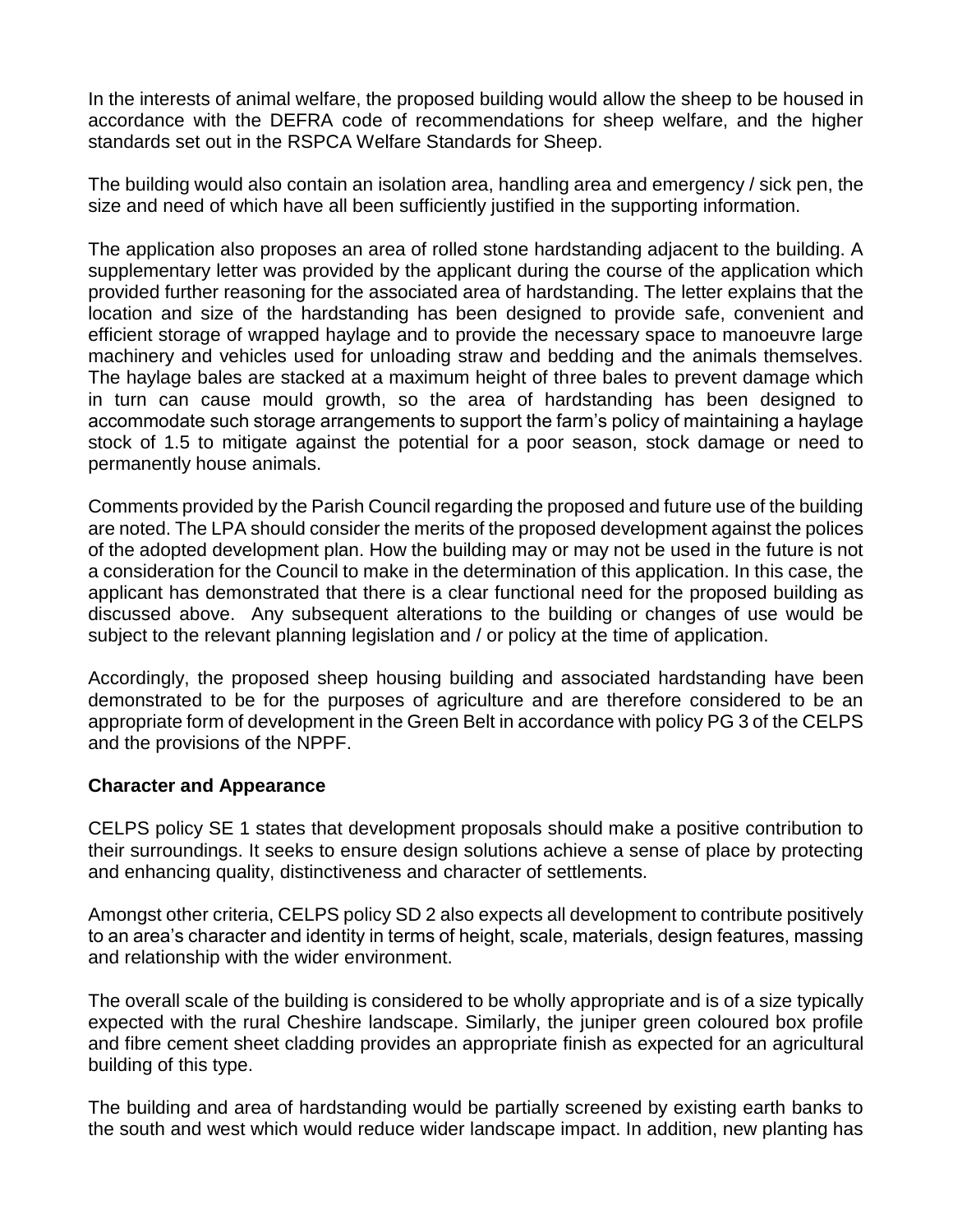already been placed around the site boundary to form new hedgerow which once established, will offer further landscape mitigation.

Accordingly, no concerns are raised with the design of the proposed building which would result in no significant impacts on the character of the wider landscape.

# **Amenity**

Saved policy DC3 of the MBLP seeks to protect the amenities of adjoining or nearby residential properties due to the potential development impact on loss of privacy, loss of light, noise and traffic generation.

The nearest neighbouring residential properties are located in excess of 200m from the proposed development. By reason of the relatively large separation distance, no concerns are raised in relation to amenity when considering privacy, daylight, overbearing impacts, noise or traffic generation.

Environmental Protection Officers were consulted on the proposal and raise no objections.

As such, no concerns are raised with respect to the protection of residential amenity. The proposed development is considered to accord with saved MBLP policy DC3.

### **Nature Conservation**

### *SSSI Impact Zone*

The application site falls within Natural England's SSSI impact zone for Tatton Meres SSSI, a Phase 1 Ramsar, Midlands Meres and Mosses site. In these locations, Natural England ask that they are consulted on any development for agriculture that could generate air pollution, including buildings for livestock with a floorspace greater than 500 $m^2$ .

Based on the plans and details submitted, Natural England does not consider the proposed development would have significant adverse impacts on the designated nature conservation interests. A Habitats Regulations Assessment (HRA) is therefore not required in this case.

## *Ecological Enhancement*

CELPS policy SE 3 requires all developments to aim to positively contribute to the conservation of biodiversity. This planning application provides an opportunity to incorporate features to increase the biodiversity value of the final development in accordance with this policy. The Nature Conservation Officer therefore recommends that if planning permission is granted a condition should be attached which requires the submission of an ecological enhancement strategy.

## **Trees**

A number of trees are located on the site's northern boundary with the adjacent parcel of land. No concerns are raised with the position and design of the agricultural building relative to trees along the boundary. The application proposes no increase in hardstanding over and above the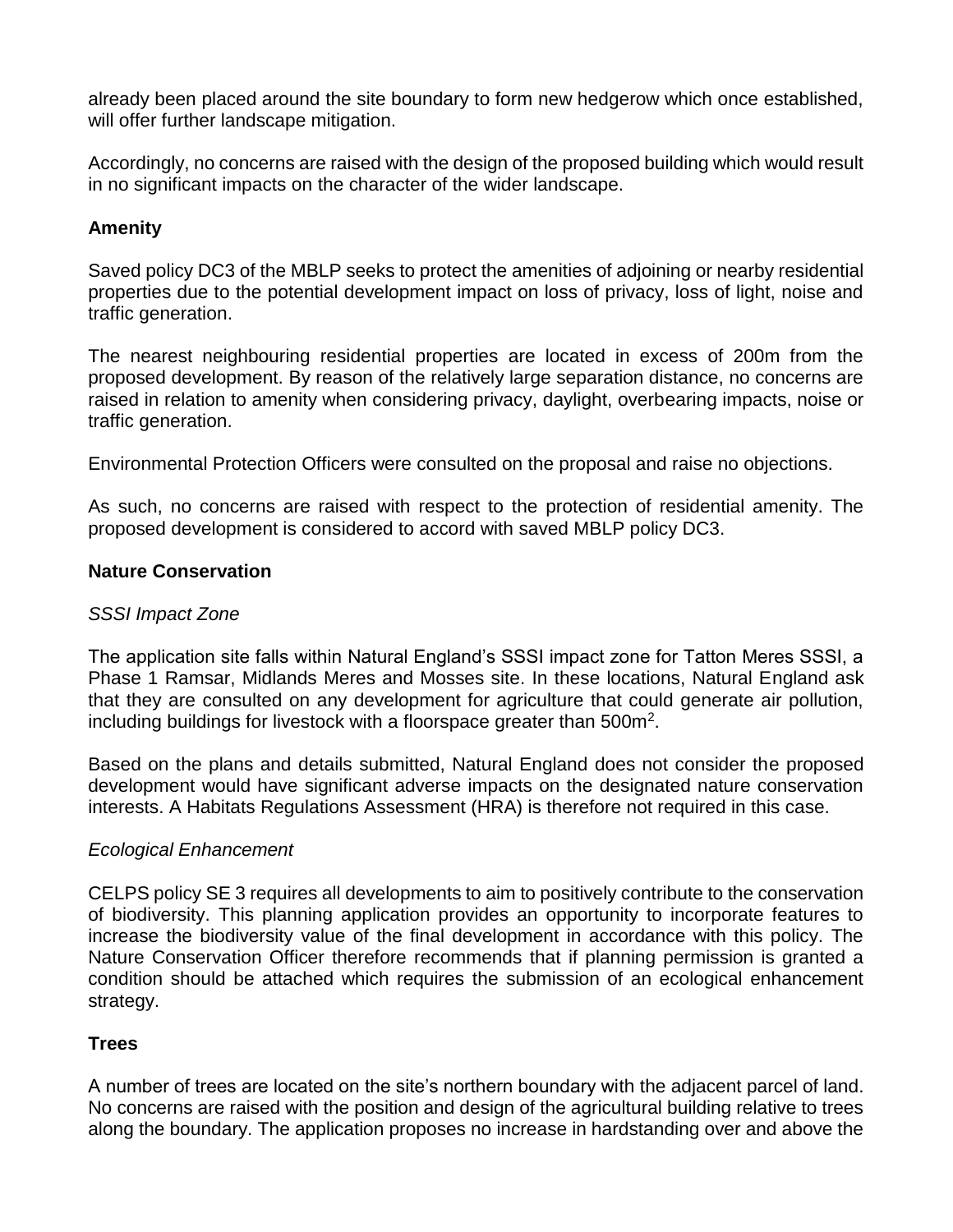existing extent seen on site adjacent to the trees and therefore no concerns are raised with this regard.

On balance, given the absence of any formal TPO protection and the relatively low visual amenity value of the trees, no further information is required and the development is not considered to generate any significant arboricultural implications.

# **Highways**

Cheshire East Highways have reviewed the proposal and raise no objections. There are no highway implications associated with this proposal, which is located some distance from the adopted highway network; furthermore, use of the existing farm access to Marthall Lane to serve the site is acceptable.

### **Other Matters**

The application site is adjacent to public bridleway Marthall No. 5 as recorded on the Definitive Map. The PRoW Unit consider it unlikely that the proposal would affect the public right of way. Information has been provided to be added as an informative to the decision notice for the applicant / developer's attention.

Concerns have been raised by the Parish Council regarding the site's vehicular access with particular reference made to the stone walls. The entrance walls / gate pillars do not form part of this application and therefore an assessment of them has not been carried out. The approval of this application would not grant consent for those built features. A separate planning application would be required, if found to be necessary.

Some low surface water risk has been identified on the site. The Council's Flood Risk Officers were consulted on the application who raise no objection in principle. A number of informatives have been recommended by the Flood Risk Officer relating to CEC Byelaws, infiltration testing and alterations to watercourses.

## **CONCLUSIONS AND RECOMMENDATION**

The proposed re-use of the building as a dwellinghouse is appropriate development in the Green Belt and accords with the relevant policies of the development plan. The proposed extension would be a proportionate addition to the building. The application for planning permission is accordingly recommended for approval, subject to the following conditions.

- 1. 3-Year Commencement
- 2. Development in Accordance with Approved Plans
- 3. Materials as per Application
- 4. Ecological Enhancement

## **Recommendation: Approve Subject to Conditions**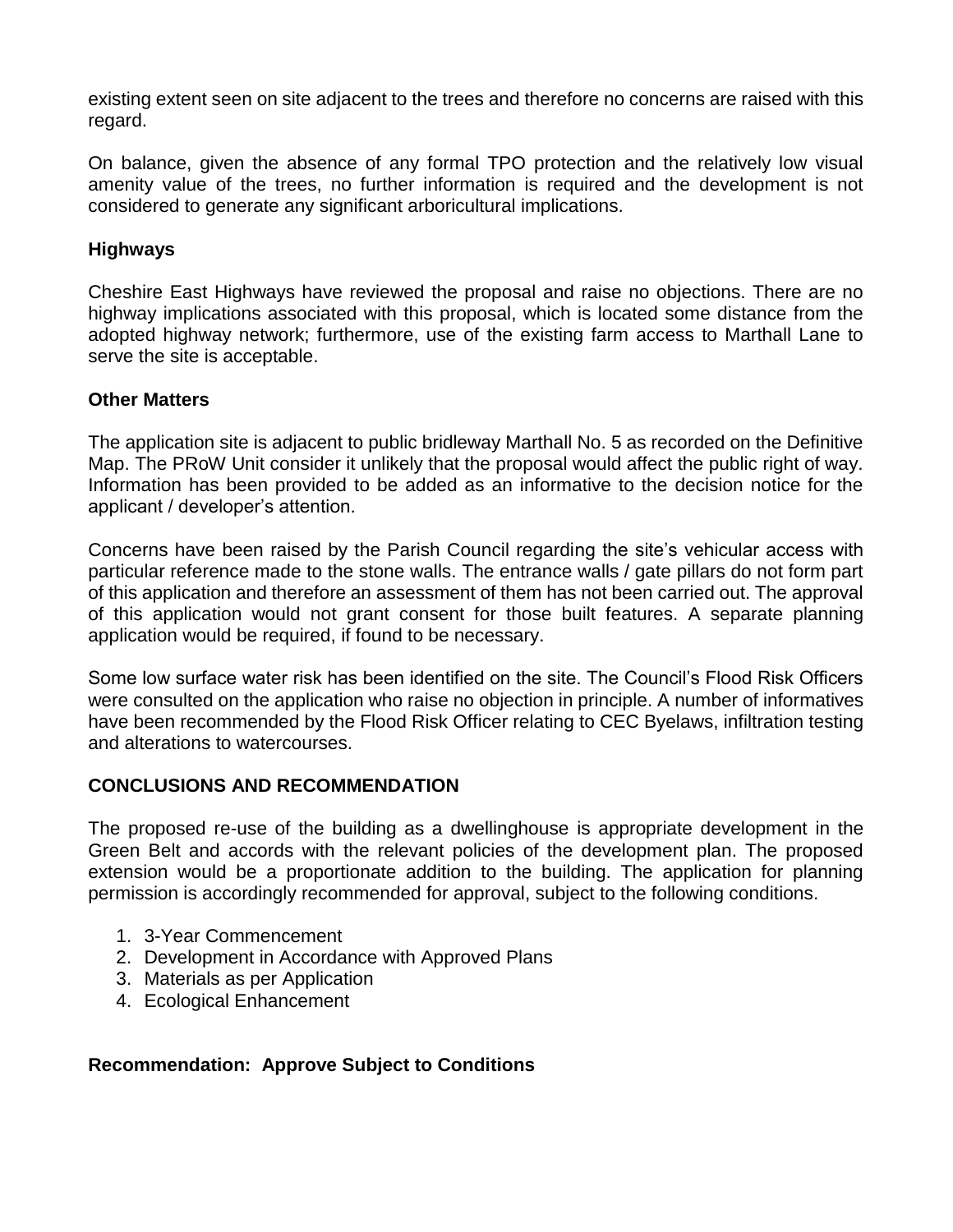*In the event of any changes being needed to the wording of the Committee's decision (such as to delete, vary or add conditions / informatives / planning obligations or reasons for approval/refusal) prior to the decision being issued, the Head of Planning has delegated authority to do so in consultation with the Chairman of the Northern Planning Committee, provided that the changes do not exceed the substantive nature of the Committee's decision.*